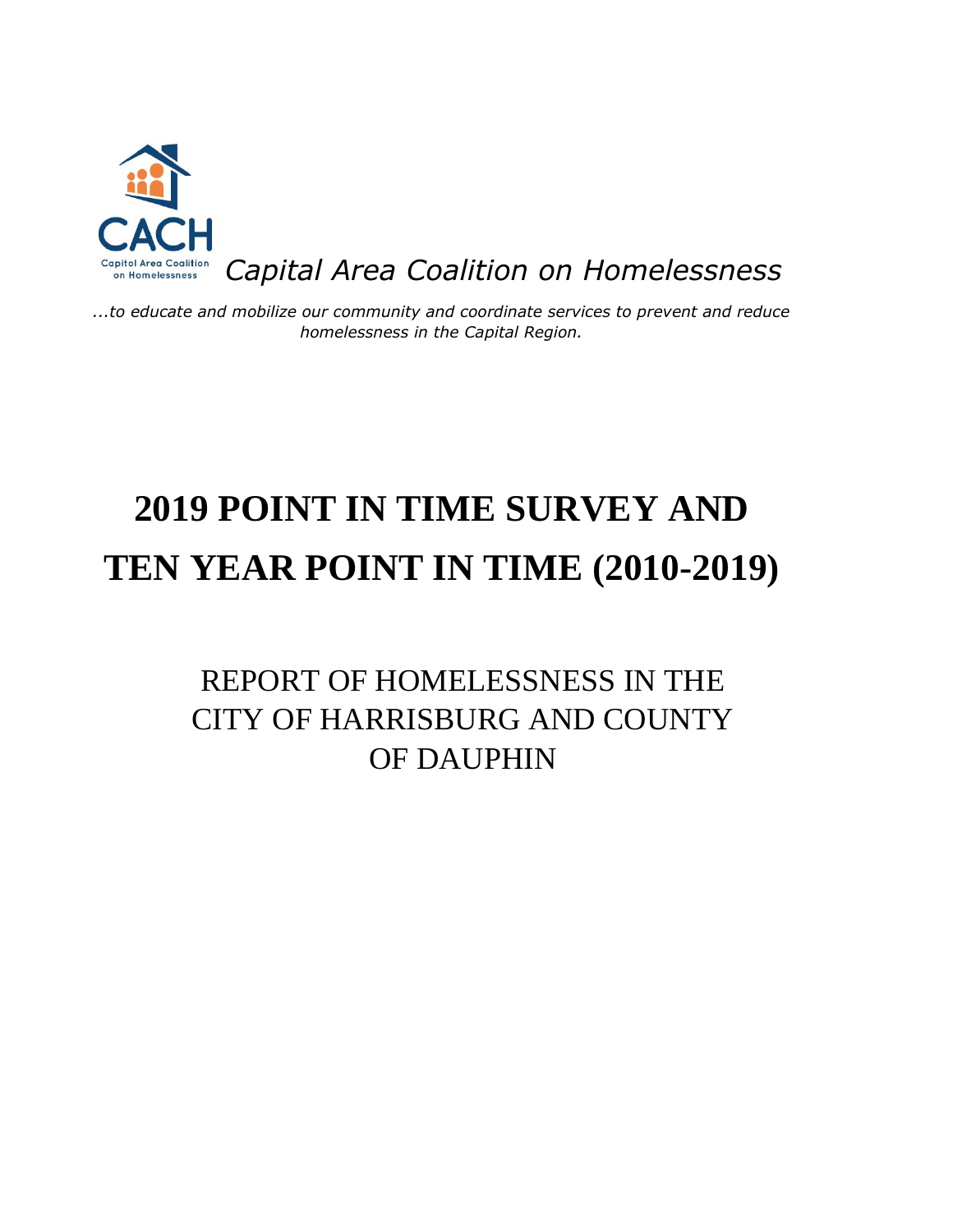# Table of Contents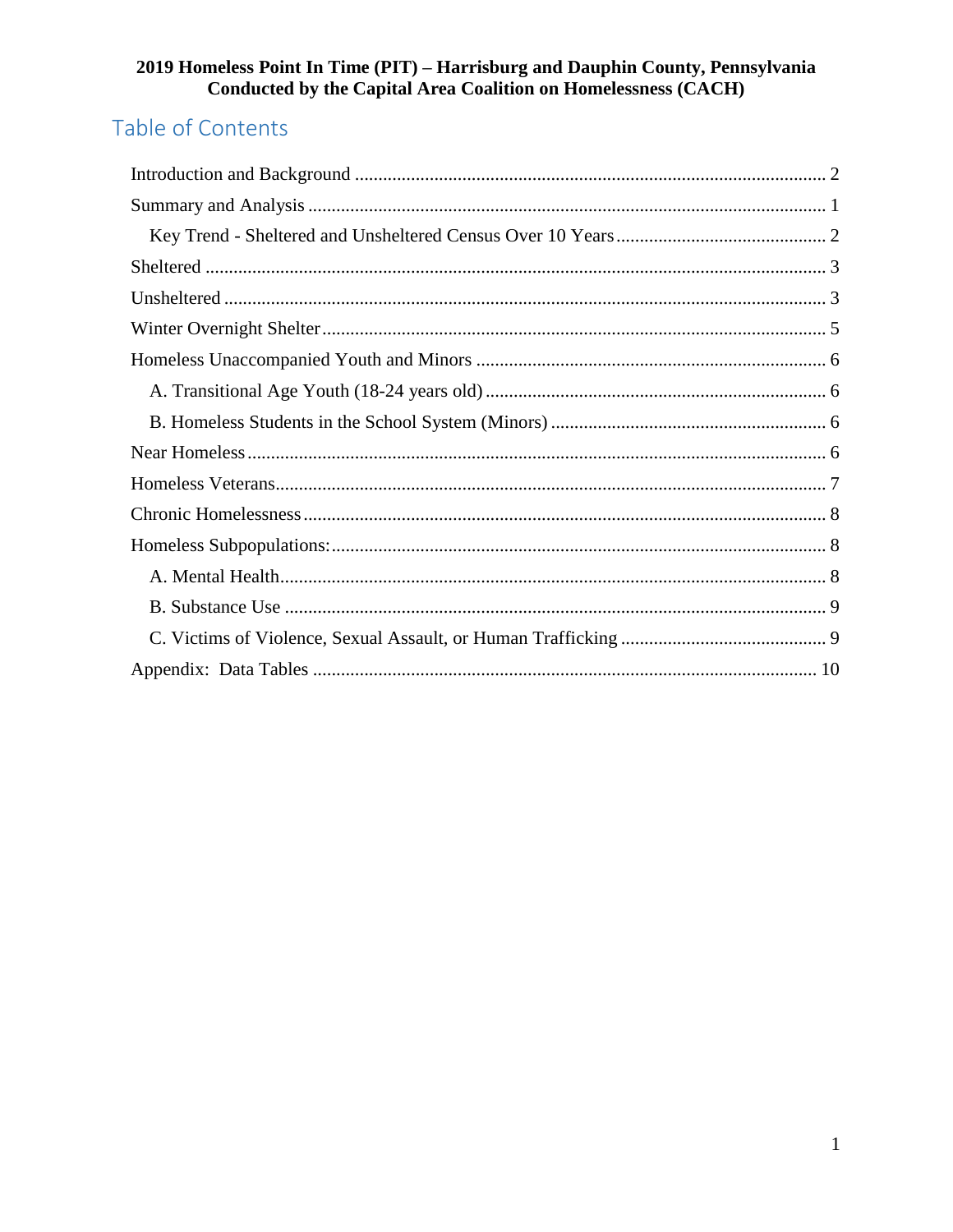# <span id="page-2-0"></span>Introduction and Background

Every year, the Capital Area Coalition on Homelessness (CACH) joins with the rest of the nation to conduct an overnight and 24-hour "Point in Time" (PIT) census and questionnaire of those who experience homelessness as unsheltered, or in emergency or temporary homeless housing, as well those who have been placed in homeless specific permanent housing programs. The national PIT is scheduled for the last week of January, and this year's count took place **January 23 through 24, 2019.** The count involves every homeless shelter, transitional housing, homeless permanent housing programs, outreaches, and locations that homeless persons frequent such as primary soup kitchens and centers in the City of Harrisburg and Dauphin County.

Agencies and programs that participated in the Point in Time Count include:

- Bethesda Men's Mission
- Brethren Housing Association
- Case Management Unit of Dauphin County
- Christian Churches United and HELP Ministries
- Bridge of Hope
- Dauphin County Crisis Intervention
- Dauphin County Children and Youth
- Dauphin County Housing Authority
- Dauphin County Human Services
- Delta Gaudenzia
- Downtown Daily Bread
- Family Promise
- Helping Hands
- HELP Ministries for Overnight Winter Shelter at Safe Haven
- Holy Spirit Medical Outreach
- Interfaith Shelter-Catholic Charities
- Keystone Community Mental Health Services
- Northwest Human Services
- Pinnacle Health Harrisburg Hospital
- Susquehanna House Safe Haven
- Salvation Army
- St. Francis Soup Kitchen
- Shalom House
- Harrisburg and Dauphin County School Districts
- YWCA of Greater Harrisburg
- Lebanon VA Medical Center
- Empowering Children and Youth Experiencing Homelessness (EYCEH)
- Volunteers of America
- Valley Youth House
- 

Grand Total Counted…………………………………………………. 760 Total Homeless, Sheltered & Unsheltered……………………. 418 Total Formerly Homeless, Now Permanently Housed……….. 342

The 2019 PIT identified **418 men, women and children experiencing homelessness,** which is a 6% decrease from 445 in 2018. Of those, 48 persons (39 males and 9 females) were "unsheltered," i.e. sleeping on the streets, vehicles, abandoned buildings, camps, etc., and 370 persons (291 adults and 79 children) were "sheltered" i.e. in emergency or seasonal shelter or temporary homeless housing. An additional **342 persons who were once homeless are now in permanent housing i.e. no longer homeless.**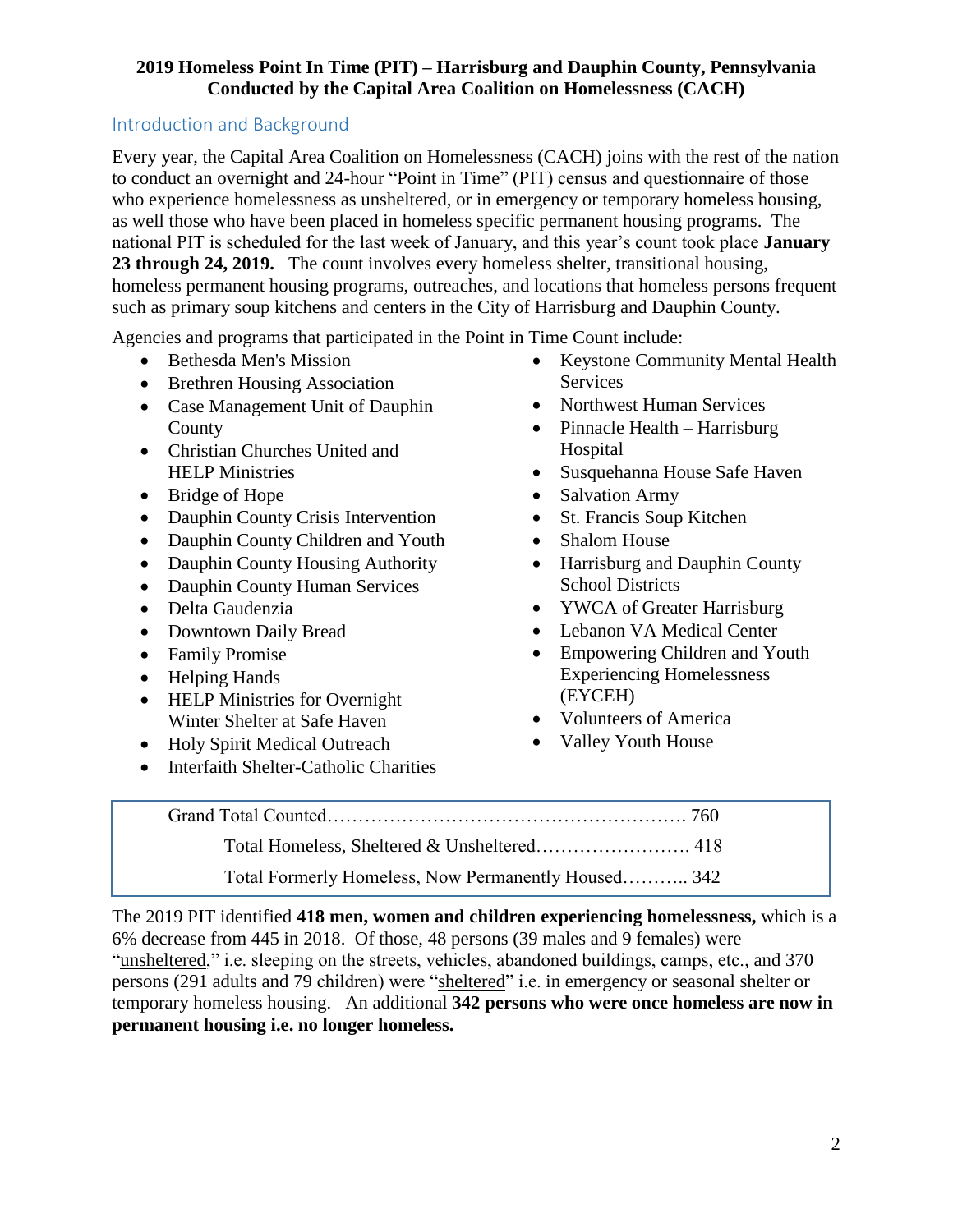# <span id="page-3-0"></span>Summary and Analysis

- 1. A total of 760 people were counted. Of those, 418 men, women and children were "Literally Homeless" i.e. either unsheltered or in temporary homeless housing. An additional 342 persons were once homeless, but now reside in permanent housing for homeless.
- 2. In the past ten years Literal Homelessness plateaued, then increased from 2015- 2017 and then decreased in the last 2 years.
- 3. The decrease in literal homeless of the last 2 year reflects of changing housing solutions conversion of TH programs to Rapid Rehousing which is considered Permanent Housing.
- 4. A key relationship is seen between sheltered and unsheltered. Unsheltered decreases as conversely persons took advantage of rapid rehousing but also night by night shelter which expanded capacity through Downtown Daily Bread.
- 5. Veterans' Homelessness decreased over ten years both in number and as a percentage of the homeless population. The percentage of homeless Veterans who were sheltered as opposed to unsheltered also increased. This is because of an overall increase in Veterans' housing.
- 6. Sheltered: Significantly more men than women. Three-fifths (60%) are African American. 30% have a mental health or drug and alcohol concern and much higher when combined.
- 7. Unsheltered: Over 75% are male. In the 2018 PIT all are single or unaccompanied. Over 50% receive subsidized income e.g. SSI, SSDI, Social Security. Only 6% were employed. The highest incidence of stated reason for homelessness (20% of respondents) is mental health and substance use. The next highest incidence (11%) included incarceration. About 50% have a mental health disability. Over 25% are Chronically Homeless. 42% were first time homeless. 42% were homeless for over a year of those that knew or chose to respond.
- 8. Winter Overnight for Men: Eviction due to non-payment of rent was the primary reason given for homelessness, followed by job loss, family break up. Mental health and drug and alcohol use were the highest disability. 25-33% were Chronically Homeless. 33% were homeless for the first time. 25% stayed at Winter Overnight after leaving Bethesda Mission, and a 33% came from being unsheltered. Of those who responded to income questions, 28% received subsidized income, 33% monthly income was between zero to \$500 and 25% greater than \$1000. 27% were working and 50% were interested in finding employment. 25% want to find permanent housing, 25% expect to return to streets or shelter, while 50% were unsure of their next steps.
- 9. 10% are Transitional Age Youth and their children. Nearly 40% were Latino.
- 10. 64 Unaccompanied Homeless Students were staying with friends or other family.
- 11. Near Homeless: While nearly 50% are doubled up in temporary housing with friends and family needing to leave, it is significant to note that 25% are Near Homeless after being discharged from institutions such as incarceration. Over 40% stated that mental health is the primary reason for their homeless situation.
- 12. Mental Health: 33% indicated having a Mental Health concern or diagnosis, which is an increasing trend over the past ten years.
- 13. Drug and Alcohol: 28% indicated having a substance use disorder or concern. As a percentage of homeless population this has been decreasing over the past ten years.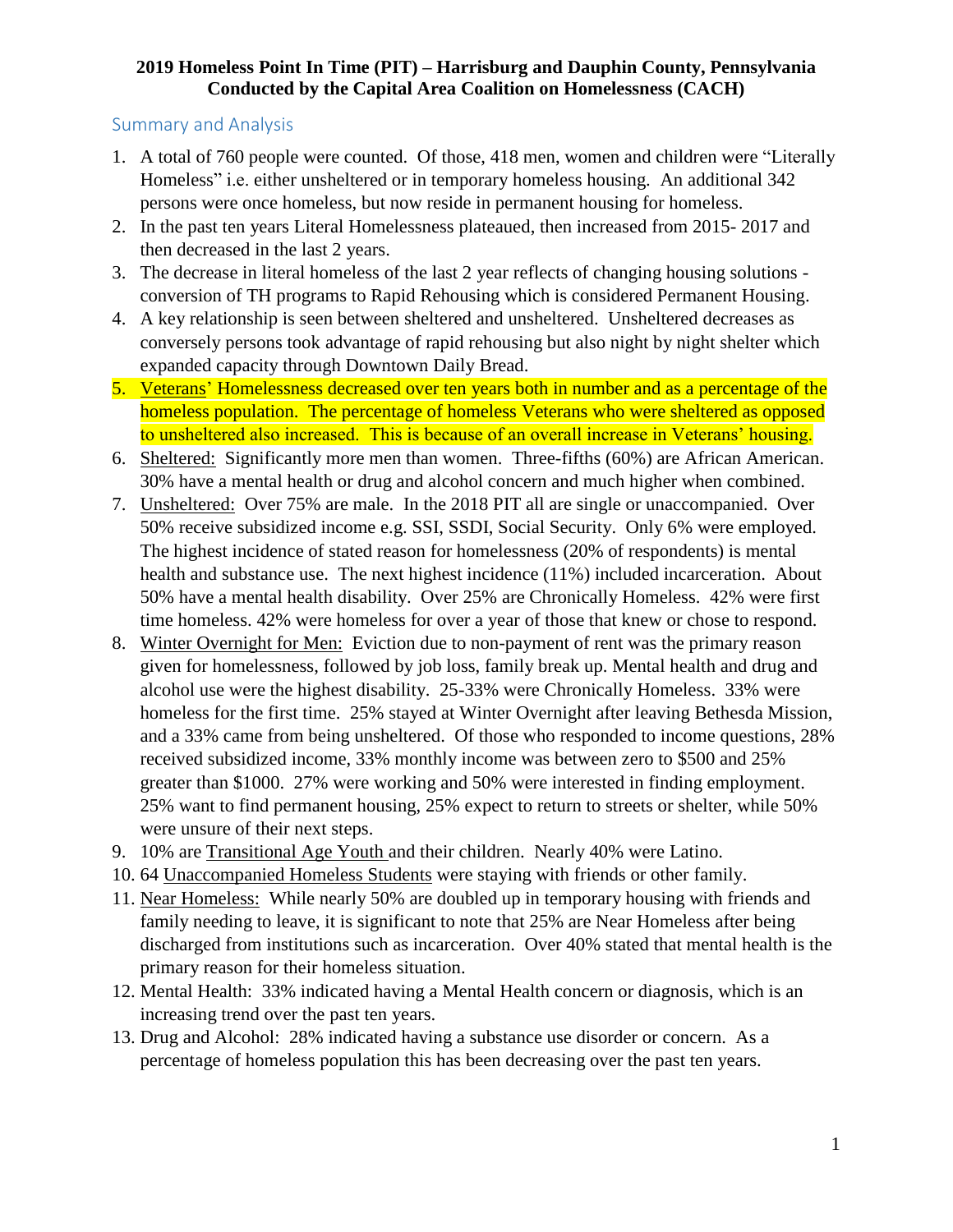14. Victims of Violence or Trafficking: The percentage of persons who are homeless due to domestic violence, sexual assault, or human trafficking has been increasing over the past ten years until recently. 7% were homeless as victims in 2018 PIT.

# <span id="page-4-0"></span>*Key Trend - Sheltered and Unsheltered Census Over 10 Years*

For the first six years from 2009 to 2015, Harrisburg and Dauphin County have seen a decrease and overall plateau in the Total Homeless persons who were sheltered or unsheltered. However, after 2015 the Total Homeless increased sharply and exceeded the 2009 count of 421 ten years ago, although this year's PIT may show a reversal.



When looking at sheltered and unsheltered sums that make up the Total Homeless, there is a notable correlation. There was an increase in persons sheltered (emergency shelter, winter overnight shelter, or transitional housing) while there is a decrease in those who are unsheltered.



**As mentioned, an alarming trend emerged after 2015. Specifically, there was a significant uptick of persons who were unsheltered from 16 in 2015 to 70 in 2017 while shelter use or capacity remained unchanged at around 390. However, a new winter overnight option provided by Downtown Daily Bread reversed the trend for the 2017-2018 winter months.**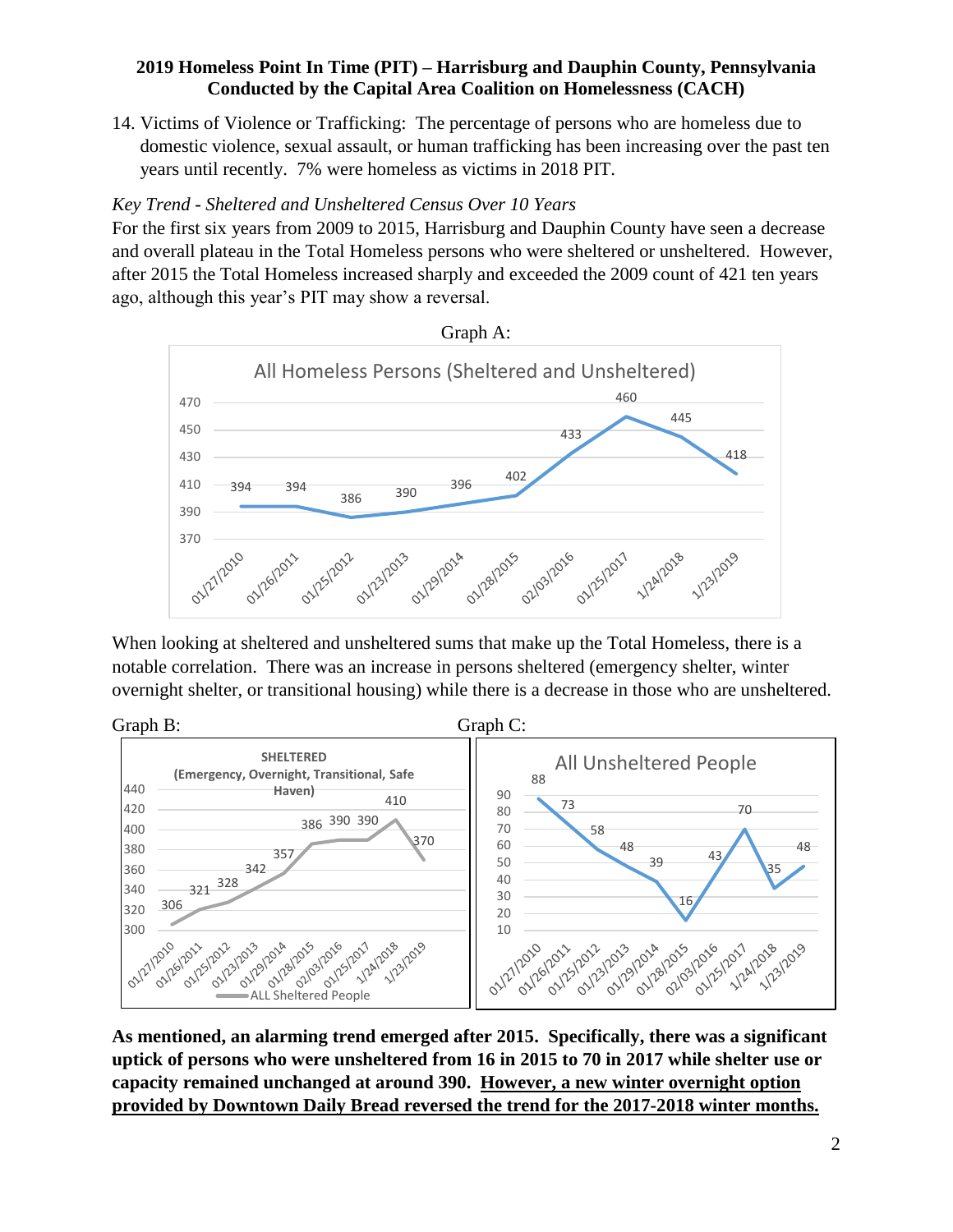**Our Community is experiencing a Sharp Increase in the demand for shelter, and correlated Sharp Increase of Unsheltered Homeless when the Winter Overnight Shelters close in Spring. Simply stated, our community's Crisis Housing (stay limited to 60 days or less) is over capacity as supply of transitional housing decreases and shelters are strapped.**

# <span id="page-5-0"></span>Sheltered

In emergency and winter night by night shelters, transitional houses, and safe haven there were:

- 410 persons: 290 men and women and 120 children
- 225 were singles and 185 were family members in 64 households
- 25 Transitional Age Youth (TAY) i.e. persons ages 18 to 24
- 161 female and 249 males
- 67 were Hispanic in ethnicity
- 61% were African American; 32% Caucasian; 1% Native American; 1% Pacific Islander; and 5% represented as being of multiple races
- 13% (38 adults) were chronically homeless
- 30% (88 adults) reported having a mental health concern or diagnosis
- 27% (77 adults) reported having substance use disorder
- 8% (24 adults) were victims of domestic violence



Graph D:

It has been mentioned that over the past ten years the number of sheltered individual and families initially decreased, plateaued, and then sharply increased recently. That rise in the sheltered population is due to the winter overnight option being increasingly utilized by those who would otherwise be on the streets, predominantly unaccompanied males. Graph D shows the increase in sheltered single or unaccompanied persons even as families in shelter plateaued or decreased.

# <span id="page-5-1"></span>Unsheltered

Since many who stayed at the Winter Overnight shelters were unsheltered or would be unsheltered they are included in this analysis. A more detailed survey was administered to those who were unsheltered and at the men's overnight, than the data collected from the Homeless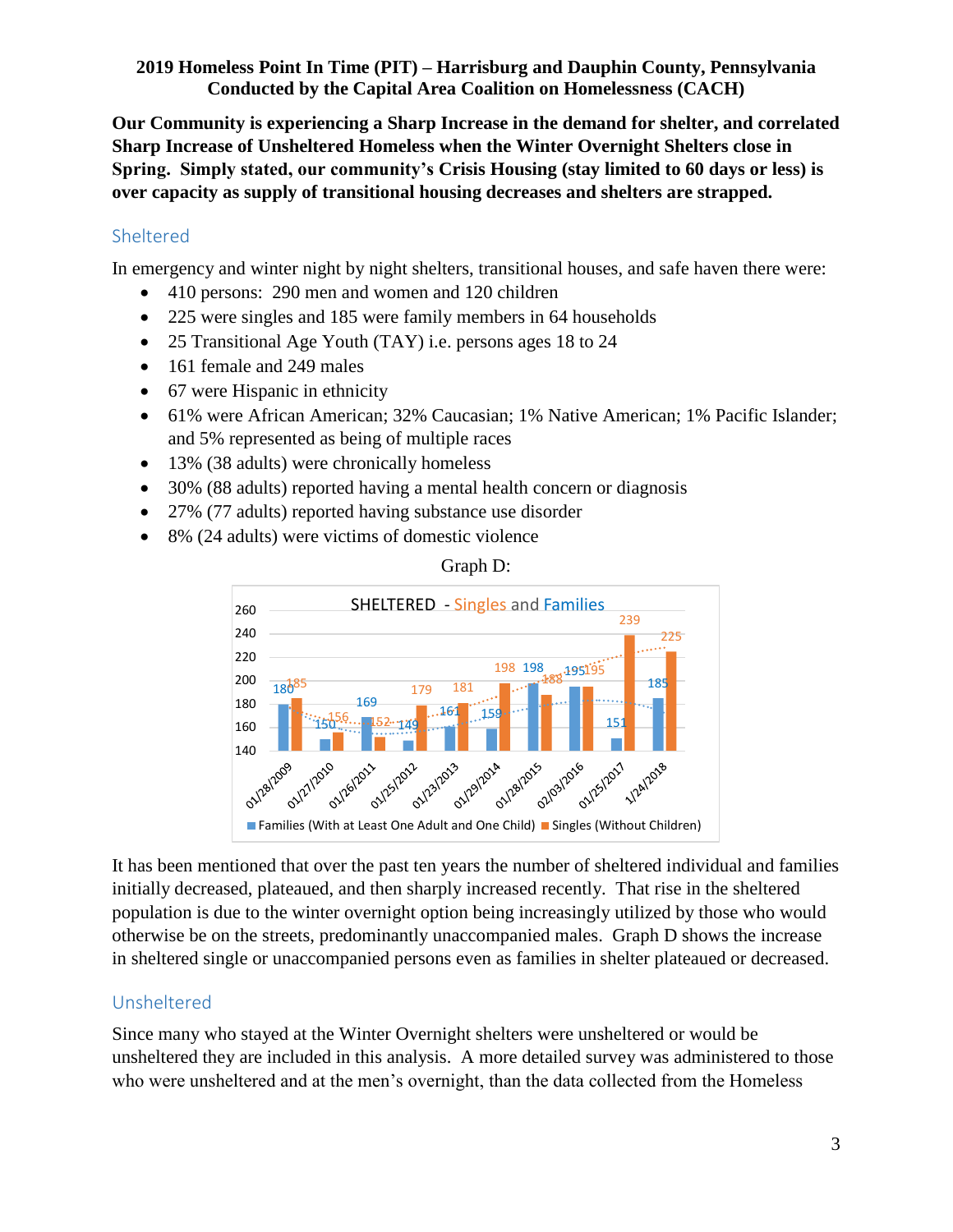Management Information System for those who were sheltered including the Women's overnight **The following table show results for Unsheltered, Men's Winter Overnight, and Combined.** 

Table 1: 2018 Unsheltered, Winter Overnight Shelter for Men, and Combined Statistics:

| Unsheltered                                              | Winter Overnight Shelter (WOS)                                 | Combined Unsheltered, W.O.S.                          |
|----------------------------------------------------------|----------------------------------------------------------------|-------------------------------------------------------|
| 35 persons were surveyed.                                | 46 persons were surveyed.                                      | 81 persons were surveyed.                             |
| 17% are Veterans. 17%<br>1.                              | 15% are Veterans. 71% of<br>1.                                 | 16% are veterans. 46%<br>1.                           |
| receive Veteran benefits.                                | receive Veterans benefits.                                     | receive Veteran benefits.                             |
| Majority are male (86%).<br>2.                           | All are male. The women's<br>2.                                | 2.<br>Majority are male (94%)                         |
| 3.<br>The median age is 53.                              | overnight was not surveyed                                     | 3.<br>The median age is 53.                           |
| 3 are Transitional Age Youth.<br>4.                      | using forms but counted                                        | 4.<br>4 Transitional Age Youth.                       |
| African American and<br>5.                               | through HMIS.                                                  | 5.<br>49% African American; 36%                       |
| Caucasian 37%, Hispanic 25%.                             | 3.<br>The median age is 57.                                    | Caucasian; 10% Hispanic.                              |
| Most are single (89%). 1 single<br>6.                    | One Transitional Age Youth<br>4.                               | Most are single (94%). 1<br>6.                        |
| parent family with 1 child.                              | 59% African American;<br>5.                                    | single parent with 1 child.                           |
| 51% receive subsidized<br>7.                             | Caucasian (35%). No Hispanic.                                  | 38% receive subsidized<br>7.                          |
| income. 6% were employed.                                | All are single/unaccompanied.<br>6.                            | income. 5% are employed.                              |
| 63% have public or private<br>8.                         | 28% receive subsidized<br>7.                                   | 8.<br>54% have public or private                      |
| health insurance.                                        | income. 4% were employed.                                      | health insurance.                                     |
| 63% receive Supplemental<br>9.                           | 48% have public or private<br>8.                               | 54% receive Supplemental<br>9.                        |
| Nutrition Assistance (SNAP).                             | health insurance.                                              | Nutrition Assistance (SNAP).                          |
| 10. Most are sleeping on the                             | 48% receive Supplemental<br>9.                                 | 10. Approximately 60% sleep at                        |
| streets and abandoned                                    | Nutrition Assistance (SNAP).                                   | the overnight shelter and 40%                         |
| buildings (69%).                                         | 10. Approximately 60% at DDB                                   | are unsheltered mostly on the                         |
| 11. 86% are from Harrisburg, 3%                          | overnight or Day-shelter and                                   | streets, abandoned buildings.                         |
| from Dauphin County outside                              | 40% at Safe Haven overnight.                                   | 11. 83% are from Harrisburg, 2%                       |
| of Harrisburg. 8% from outside                           | 11. 80% are from Harrisburg, 2%<br>from Dauphin County outside | from Dauphin County outside<br>of Harrisburg. 9% from |
| of Dauphin County.                                       | of Harrisburg. 9% from                                         | outside of Dauphin County.                            |
| 12. Mental Health; Drugs or/and                          | outside of Dauphin County.                                     | 12. Drugs or/and Alcohol (16%),                       |
| Alcohol is the highest<br>incidence of the primary cause | 12. Eviction due to non-payment                                | Eviction Due To Non Payment                           |
| given for homelessness, each                             | (23%) is the highest incidence                                 | (16%) and Mental Health                               |
| at 21%; incarceration and                                | of the primary cause given for                                 | (15%) are the highest                                 |
| eviction both at (11%).                                  | homelessness; next is job loss                                 | incidence of the primary cause                        |
| 13. Mental Health (34%); Drug                            | (17%); family break-up and                                     | of homelessness. Next is job                          |
| or/and Alcohol (21%) are the                             | drugs and/or alcohol are both                                  | loss (12%), family break up                           |
| highest secondary causes of                              | at 13%. Incarceration is 9%.                                   | (11%) and incarceration (10%).                        |
| homelessness; Medical                                    | 13. Job loss (24%) is the highest                              | 13. Mental Health (35%) and                           |
| Problems is next at 18%.                                 | secondary causes of                                            | Drugs or/and Alcohol (22%)                            |
| 14. Almost half (49%) have a                             | homelessness followed by                                       | are the highest secondary                             |
| Mental Health disability, a                              | drugs and/or alcohol (21%).                                    | causes of homelessness,                               |
| third have Chronic Health                                | 14. Disability: Mental Health is                               | followed by job loss (17%) and                        |
| Problems (34%) and a quarter                             | the highest (24%) followed by                                  | "Other" (16%).                                        |
| stated Drugs or Alcohol (24%).                           | Drugs and Alcohol combined                                     | 14. Disability: Mental Health                         |
| 15. 26% (9) chronic homeless                             | (23%), and then Chronic                                        | (34%); Chronic Health                                 |
| 16. 42% homeless the first time.                         | Health Problems (17%).                                         | Problems (23%); Drugs and                             |
| 17. 14% are currently homeless                           | 15. 28% (13) chronic homeless.                                 | Alcohol combined (22%).                               |
| for 1 - 3 months; 23% for 4                              | 16. 33% homeless the first time.                               | 15. 27% (22) chronic homeless.                        |
| months to nearly a year; 17%                             | 17. 57% are currently                                          | 16. 8% homeless the first time.                       |
| over a year; 46% do not know                             | homelessness for $1 - 3$                                       | 17. 38% are currently homeless                        |
| or choose not to answer.                                 | months; 9% for 4 months to                                     | for $1 - 3$ months; 15% for 4                         |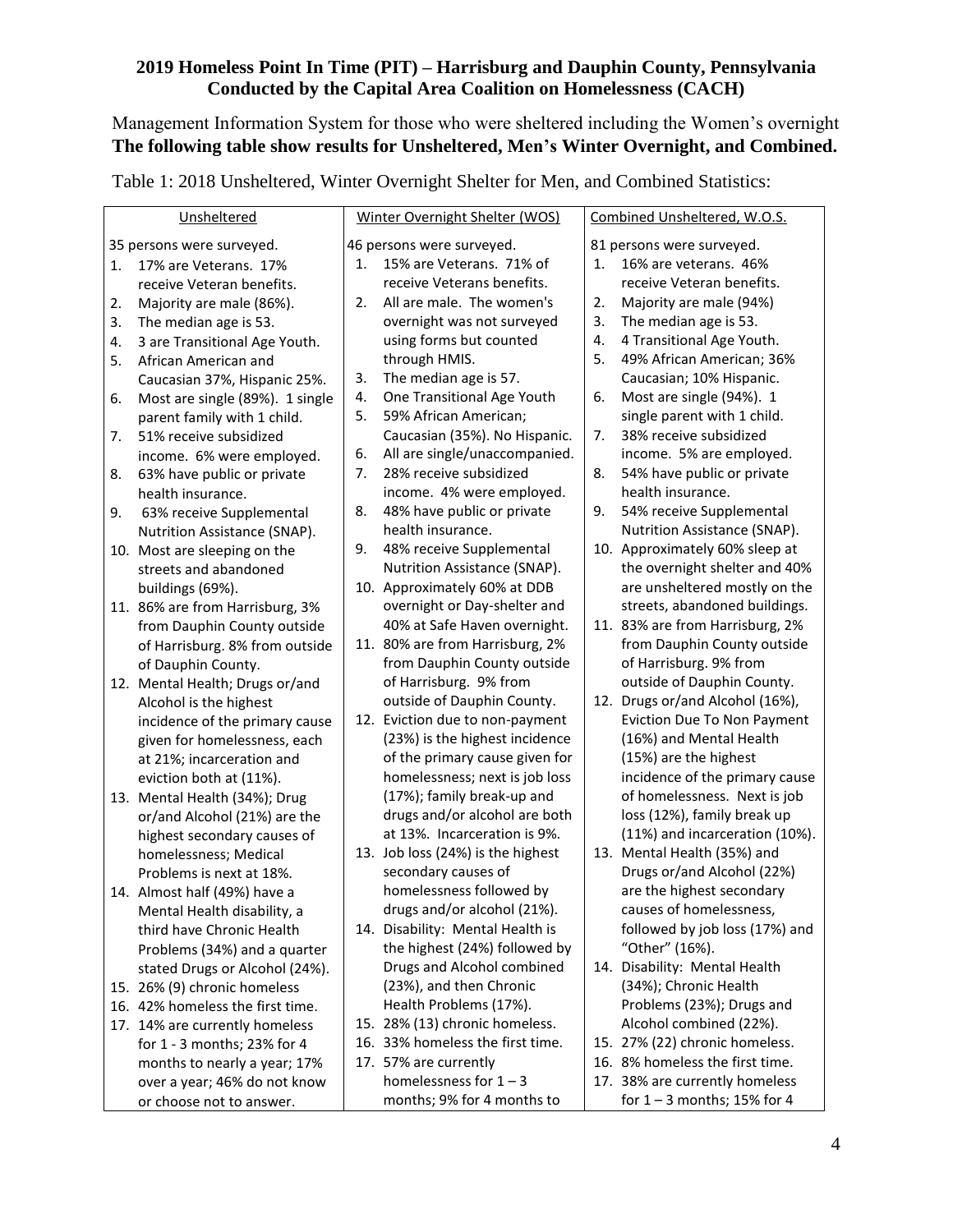| nearly a year; 22% over a<br>year; 13% do not know or | months to nearly a year; 20%<br>over a year; 27% don't know |
|-------------------------------------------------------|-------------------------------------------------------------|
| choose not to answer.                                 | or choose not to answer.                                    |

#### <span id="page-7-0"></span>Winter Overnight Shelter

**From December 1, 2017 to March 31, 2018**, the following unduplicated total stayed at:

- YWCA of Greater Harrisburg: **97 persons (76 women and 29 children)**. PIT was 12.
- Downtown Daily Bread: **222 men.** The count for the PIT night was 28.
- Susquehanna Safe Haven: **105 men**. The count for the PIT night was 18.

**A separate survey was conducted by a homeless taskforce that surveyed 70 men over a few weeks who stayed at the new Downtown Daily Bread Overnight Shelter.**

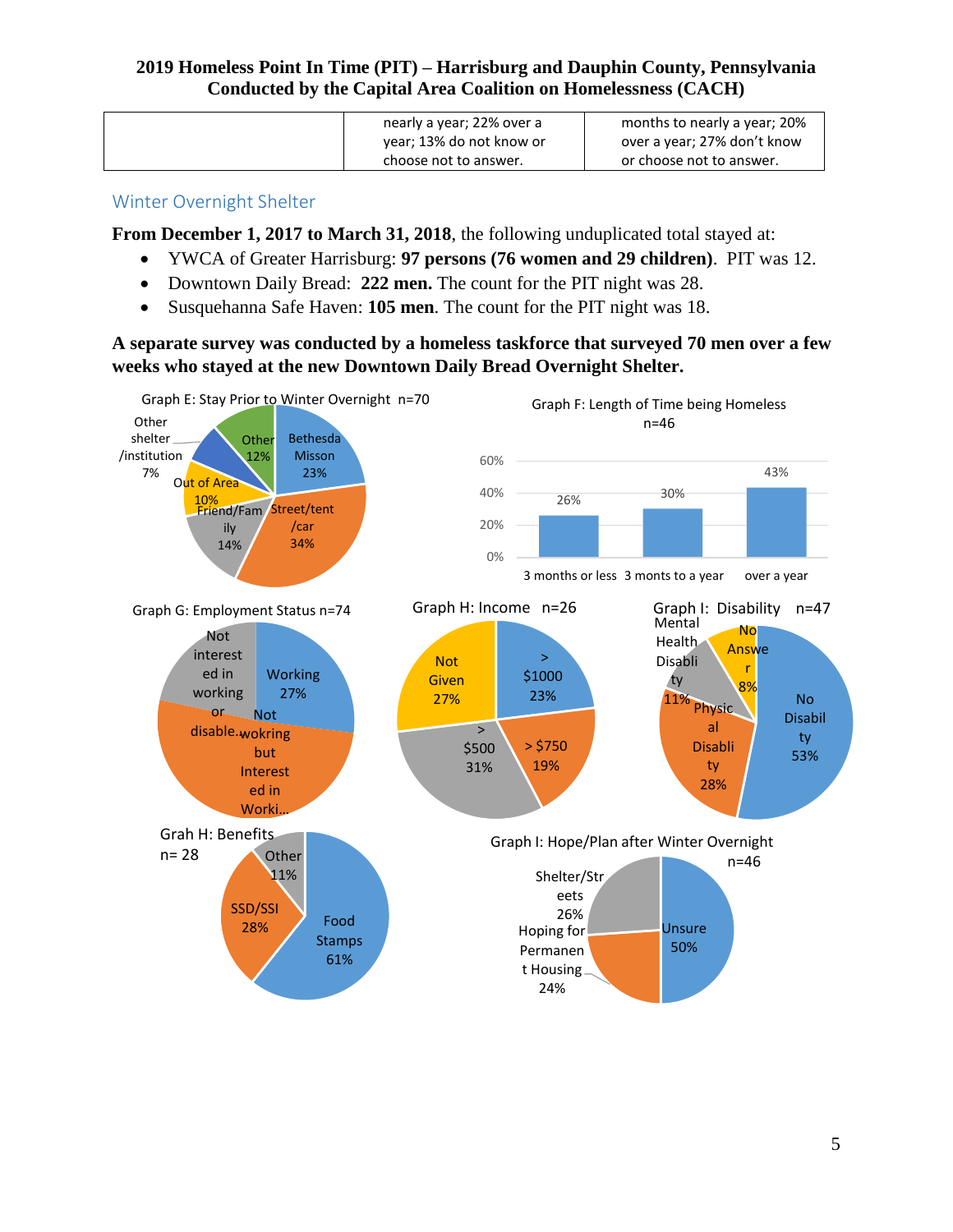<span id="page-8-0"></span>Homeless Unaccompanied Youth and Minors

#### <span id="page-8-1"></span>A. Transitional Age Youth (18-24 years old)

The 2018 PIT counted **26 Transitional Age Youth**. 13 were single and 13 were single mothers with 20 children. All were sheltered except one. 18 were African American, 5 were Caucasian, and 3 multiple races. 10 were also Latino in ethnicity. One was chronically homeless.

As a percentage of total homeless population, Transitional Age Youth has grown and then declined over the past 10 years for those in shelter or on the streets (Graph J). However, the number who are near homeless i.e. without a home and moving around from friend or family because shelters and other housing options are full, has been increasing according to Homeless "Coordinated Entry" applications and referrals.



#### <span id="page-8-2"></span>B. Homeless Students in the School System (Minors)

There were 64 homeless unaccompanied students who still attend their school districts but live doubled up with other friends or family members. There were no unaccompanied minors that were by themselves at a shelter or were counted as unsheltered.

# <span id="page-8-3"></span>Near Homeless

**39 persons or 14% of those surveyed who were not in shelter were near homeless,** i.e. doubled up with friends or family, or about to be evicted, or soon to leave an institution into homelessness.

- 1. Only 1 (male) was a Veteran. He was receiving Veteran benefits.
- 2. 54% were male and 46% were female.
- 3. The median age is 50.
- 4. 3 are Transitional Age Youth.
- 5. 39% African American; 44% Caucasian; 11% Hispanic.
- 6. The number of families and unaccompanied or singles were equal. 26 children in families.
- 7. Up to 54% received subsidized income. 5% were employed.
- 8. 56 % have public or private health insurance.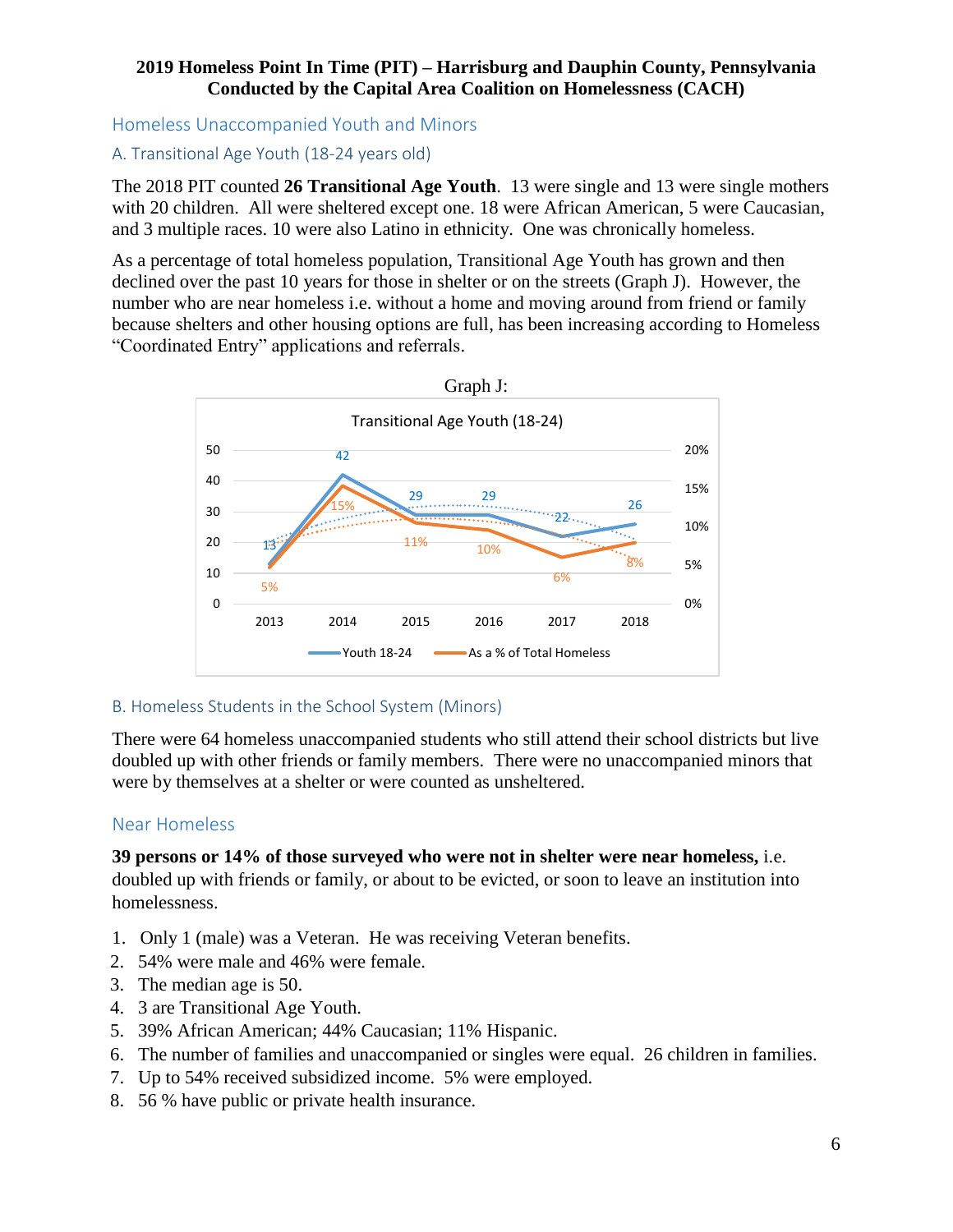- 9. 26% also receive Supplemental Nutrition Assistance (SNAP).
- 10. 46% were doubled up temporarily with others while not on lease or having to leave to leave within 2 weeks; **23% were being discharged from institutions**; 13% were being evicted; 5% were staying at motel/hotel
- 11. 72% from Harrisburg; 31% from Dauphin County outside Harrisburg; 7% from out of area.
- 12. Mental Health and Eviction due to non-payment of rent were the highest incidence primary cause for homelessness, both at 15%. Temporary living situation and family breakup were the next highest, both at 13% Drugs or/and Alcohol is the highest incidence of primary cause given for homelessness, each at 21%; incarceration and eviction both at (11%). Drugs and alcohol; leaving incarceration, and job loss were each 8%.
- 13. Mental Health (41%); Drug or/and Alcohol (18%) are the highest secondary causes of homelessness; 23% indicated "other" non-specific reasons.
- 14. 64% have a Mental Health disability, 10% PTSD; 13% Intellectual Disabilities; Drugs or Alcohol (23%). 13% had physical disabilities and 8% had chronic health problems. 36% experienced their homelessness for over 12 months.
- 15. One third or 33% was experiencing their near homeless for the first time.

#### <span id="page-9-0"></span>Homeless Veterans

The total number of homeless veterans while fluctuating between 40 and 50, decreased from 52 to 39 in the past ten years (Graph E). This is due to increased homeless Veterans' housing: VA Bridge and transitional housing; VA Supportive Services for Veterans with Families (SSVF) and HUD – VA Supportive Housing or HUD VASH. **As a result, homeless Veterans as a percentage of the overall homeless population decreased significantly in the past ten years from 22 percent to 12 percent. The percentage of unsheltered Veterans decreased from as high as 58 percent in 2010 to 2 percent in 2015, as conversely they were offered and accepted temporary housing** (Graph E). The increase in unsheltered veterans in 2016 & 2017 reflects the aforementioned overall upsurge of unsheltered homeless persons in those years.

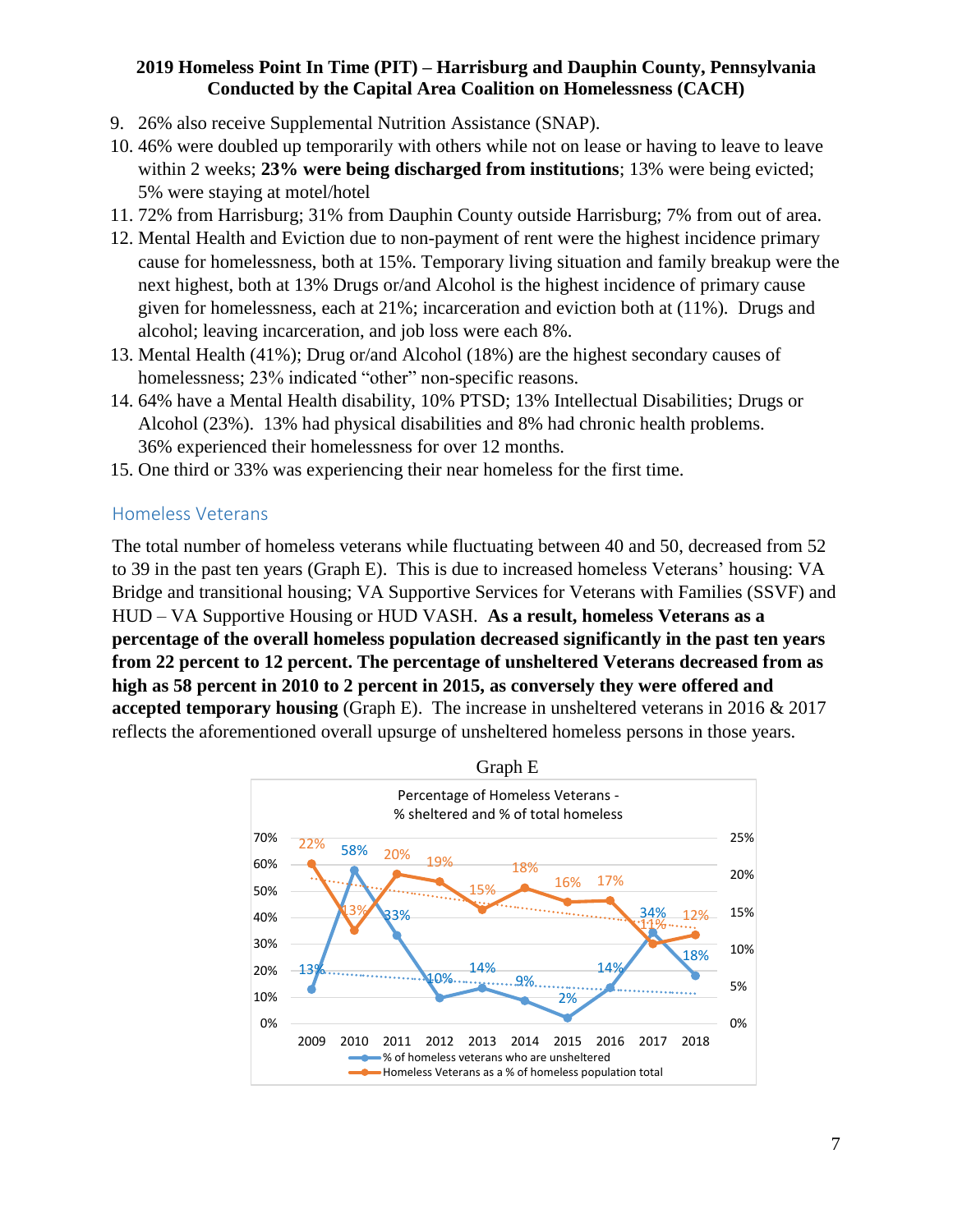# <span id="page-10-0"></span>Chronic Homelessness

Chronic Homelessness is defined as individuals or families with a disabling condition, who have experienced homelessness for 12 months either consecutively or over four episodes in the past three years, decreased in the past ten years.

In 2018 47 persons or 14% of the homeless population were chronically homeless. This differed little from 2017. However, over the past 10 years chronic homelessness declined significantly.



<span id="page-10-1"></span>

#### <span id="page-10-2"></span>A. Mental Health

In the 2018 PIT, 110 adults or slightly over a third of the population indicated they have a Mental Health concern or diagnosis. This is up from 2017 where the percentage was one quarter. There appears to be an initial decrease and then increase in those who have a mental health concern or diagnosis over the past ten years. (Graph G)

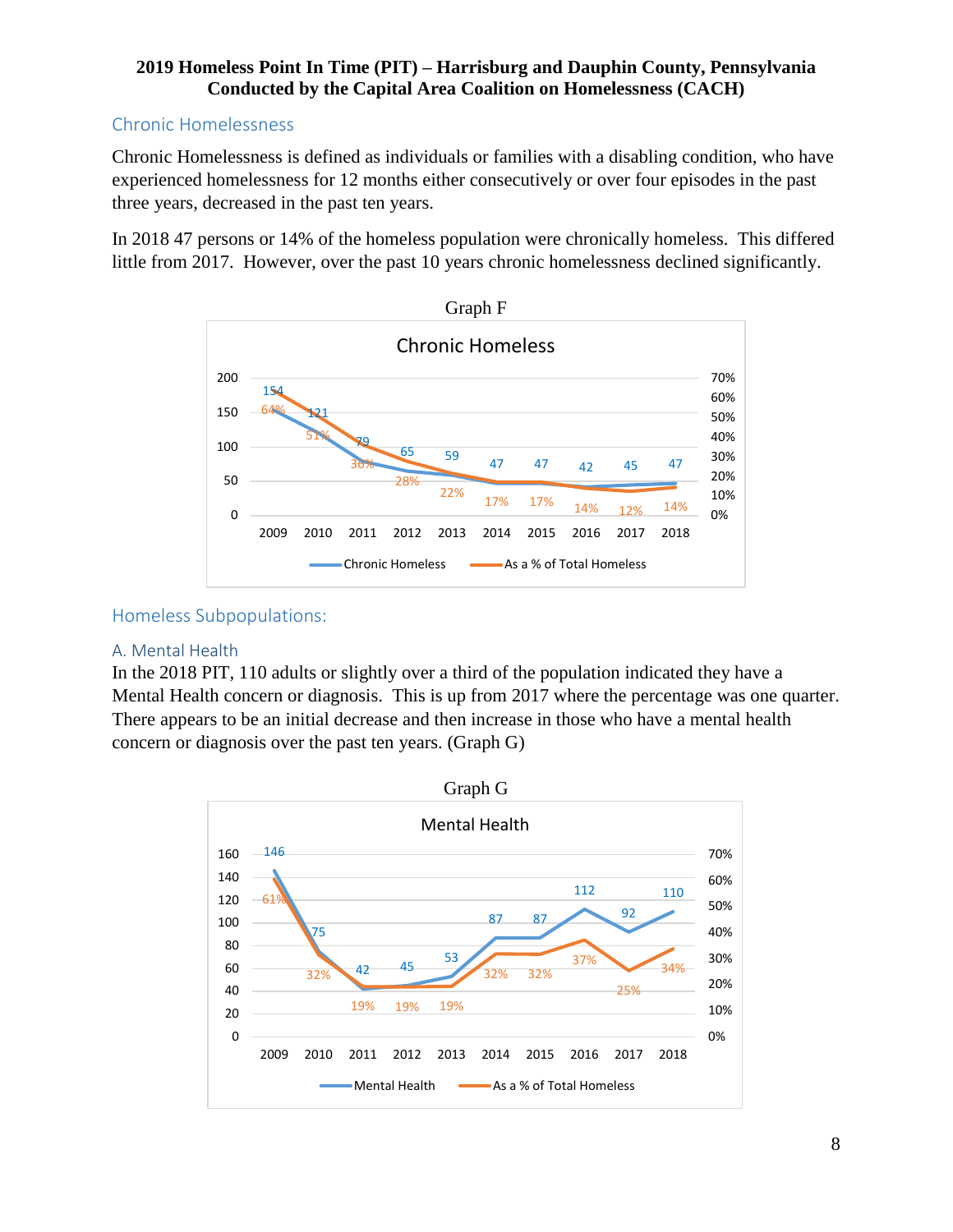## <span id="page-11-0"></span>B. Substance Use

In the 2018 PIT, 90 homeless persons or 28 percent indicated a substance use disorder or concern. This is relatively unchanged from 2017. However, the percentage of homeless persons indicating substance use as a factor has decreased over the past ten years (Graph I)



#### <span id="page-11-1"></span>C. Victims of Violence, Sexual Assault, or Human Trafficking

24 persons or 7 percent indicated their homelessness was as a result of either domestic violence, sexual assault, dating violence, stalking, or human trafficking. This a significant decrease from 39 percent or 14 persons in 2017 and continues a decreasing trend from 2016. Prior to that the trend has been increasing the past ten years (Graph I)



Submitted by Capital Area Coalition on Homelessness.

For any questions about this report or the 2018 Point in Time Survey, please contact George Payne at 717-255-6431 or [gpayn@hra-harrisburgpa.org.](mailto:gpayn@hra-harrisburgpa.org)